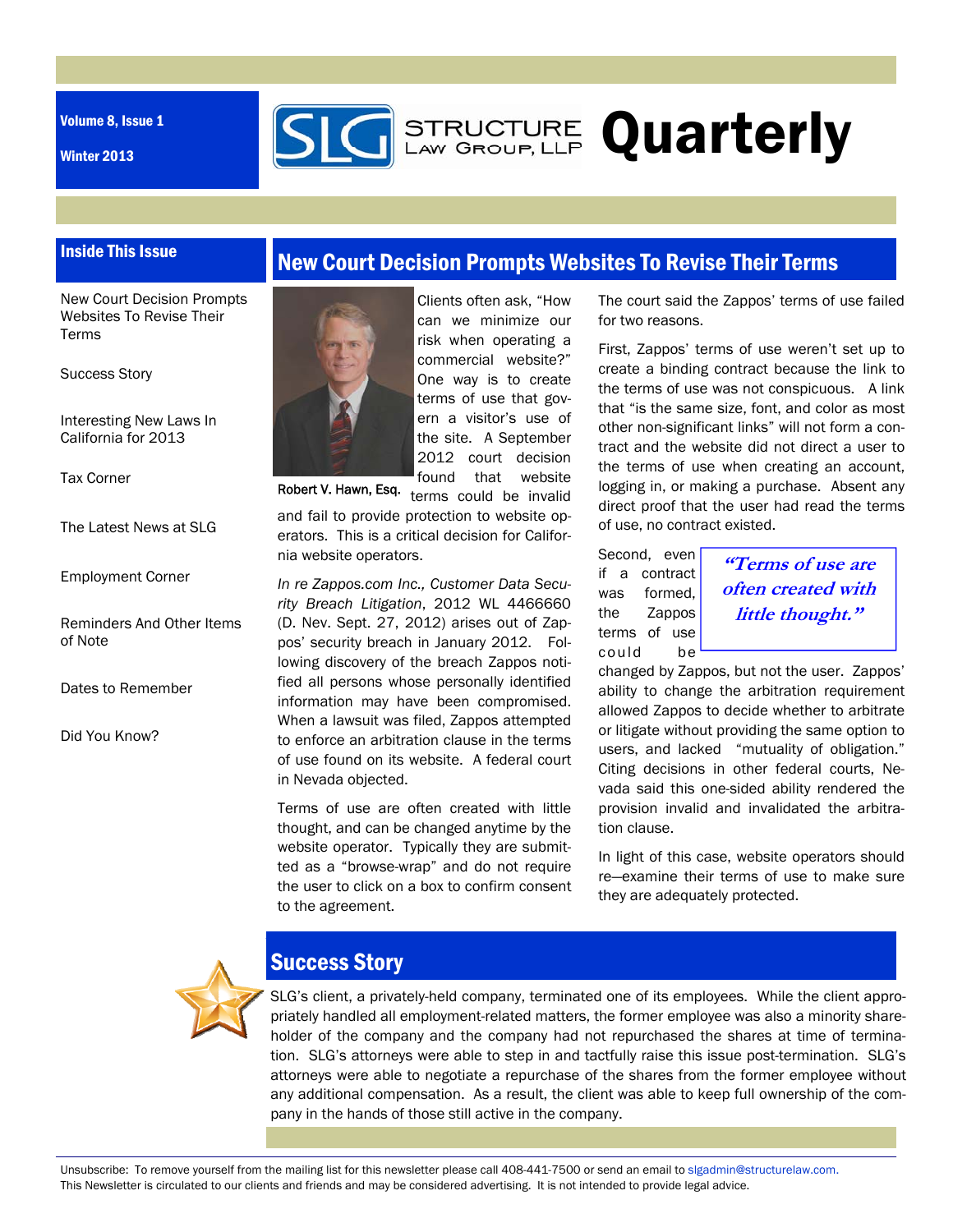## Interesting New Laws In California for 2013

California has over 800 new laws on the books for 2013. These laws range from animals to health care and mortgage reform and went into effect on January 1st. Below is a list of some of the more interesting laws:

### Animals and Agriculture

- SB 1221—prohibits use of a dog to pursue a bear or bobcat.
- SB 935—prohibits use of a vehicle or watercraft if aquatic plants or animals are attached to the exterior.

#### Employment

 AB 1844—prohibits employers from requiring applicants or employees to disclose social media passwords.

### Environment

 AB 2230—requires in-car or conveyor-driven car washes to recycle at least 60-percent of their wash or rinse water.

 SB 1076—requires tire pressure gauges to meet specified requirements.

#### **Transportation**

 AB 1266—states that passengers in off-road vehicles are no longer required to keep both feet flat on the floorboard.



- AB 1536—allows drivers to text while driving if the driver is using a voice-operated, hands-free device.
- AB 1890—prohibits driving with any object or material that obstructs the driver's clear view through the windshield or side windows.

In addition, employers in San Jose need to be aware of the increase in minimum wage to \$10 per hour. This minimum wage is higher than the state minimum wage. In addition, San Francisco now has the highest minimum wage in the country at \$10.55 per hour.

## Tax Corner

## Proposition 30



With all the talk about federal income taxes going up in 2013, don't forget about the Proposi-

tion 30 retroactive increase in California taxes, effective as of January 1, 2012. For taxpayers with taxable income over \$250,000, the California maximum rate is now 12.3%. On top of this, there is a 1% mental health surcharge for taxpayers with taxable income over \$1,000,000. Together, these taxes give California the highest maximum state tax rate. If you fall under these tax brackets, you may not have paid enough taxes throughout the year, through either withholding or estimated tax payments, to avoid being under-withheld. However, there will be no penalty for the under-withholding so long as you pay the tax due in full by April 15, 2013. Note: The ability to get out of penalties expires on April 15<sup>th</sup>. An extension to file doesn't extend the payment deadline or the penalty exclusion. A late payment penalty of 5% plus 0.5% per month will be due if the full 2012 liability is not paid in full by April 15th. *Source: Spidell's California Taxletter Volume 34.12, December 1, 2012.*

## Sales Taxes

As of January 1, 2013, the California state sales and use tax rate increased by 0.25% to 7.5% for four years. Of course, city and county district taxes are added on top of the 7.5%. *Source: Spidell's California Taxletter Volume 34.12, December 1, 2012.* 

#### Sales Taxes

The IRS has announced the mileage rates for 2013:

- 56.5 cents for business miles (up from 55.5 cents in 2012)
- 24 cents for medical and moving miles (up from 23 cents in 2012)
- 14 cents for charitable miles

California conforms to these amounts. *Source: Spidell's California Taxletter Volume 34.12, December 1, 2012, p. 143.*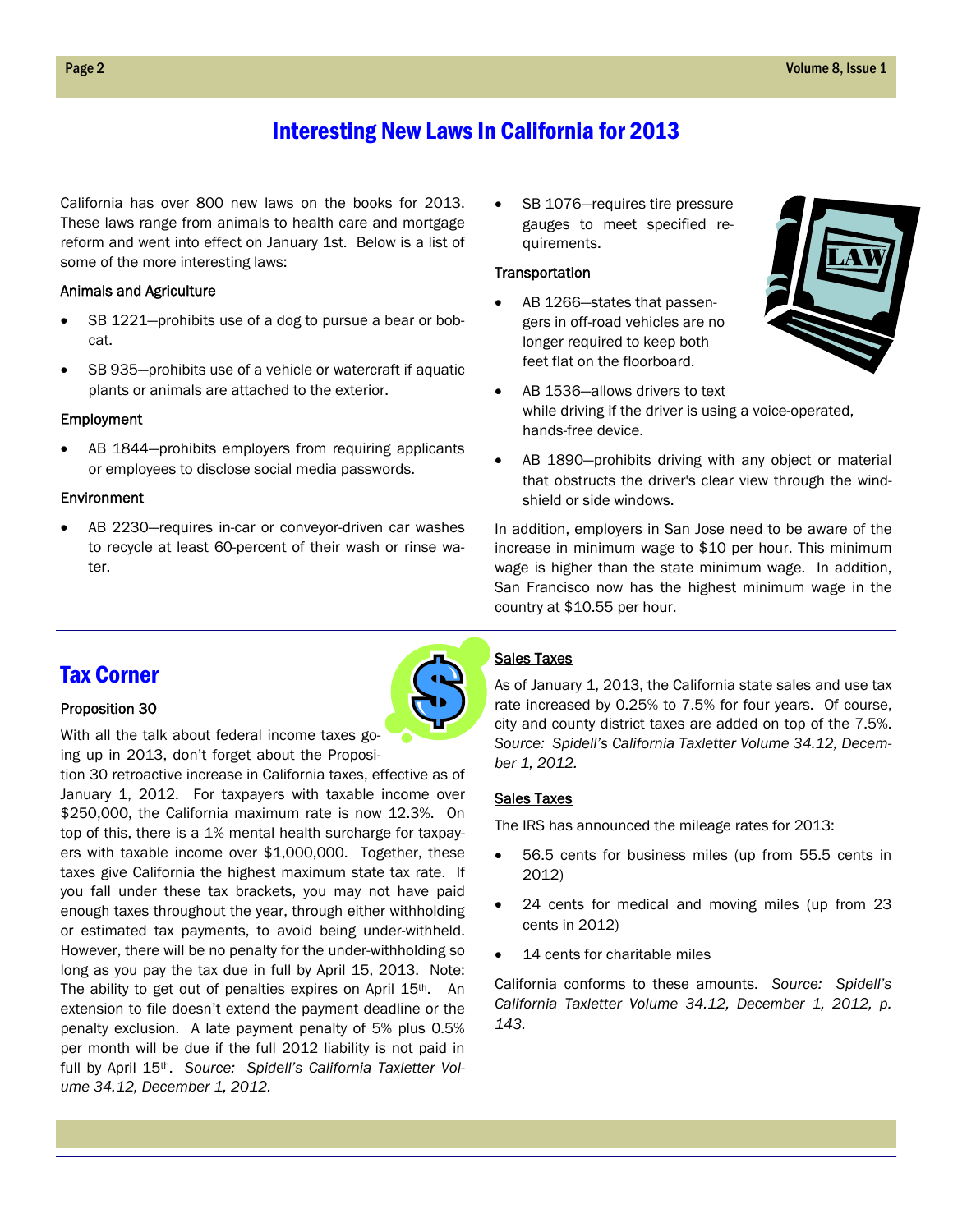# The Latest News At





We are excited to welcome Eli Salameh as an attorney in our firm's litigation department. Mr. Salameh joined Structure Law Group after practicing with a firm in San Francisco for several years. His years of in-depth experience allow him to assist in all areas of our litigation practice. During law school Mr. Salameh interned with a prestigious

Elias Salameh, Esq. entertainment law firm in Los Angeles. Serge Filatov, Esq.

Mr. Salameh is admitted to the State Bar of California, and to practice before all courts in the state. He earned a Bachelor's Degree from the University of California, Los Angeles in 2002. He earned his Juris Doctor Degree from Georgetown University Law Center in 2007.

# SLG Welcomes Eli Salameh SLG Welcomes Serge Filatov



We are also excited to announce that Serge Filatov has joined the firm's transactional practice department. Serge Filatov assists with transactional matters. His practice focuses on representing individuals and businesses in all aspects of business and real estate transactions as well as commercial lending matters.

Prior to joining Structure Law Group, Mr. Filatov provided in-house legal as-

sistance to Peralta Community College District as its Deputy General Counsel. He earned a Bachelor's Degree from the University of California, San Diego in 2007. He earned his Juris Doctor Degree from the University of California, Hastings College of the Law.

## Employment Corner

## Retirement Contributions

Taxes may be going up in 2013, but dollar limitations on retirement plans will also be higher this year. The maxi-

mum 401k contribution has gone up \$500 to \$17,500, with people born before 1964 able to put in as much as \$23,000. The pay-in limitation for defined contribution plans goes up to \$51,000, and the pay-in limits for IRAs and Roth IRAs goes up to \$5,500, with an extra \$1,000 of pay-ins available to those born before 1964. *Source: The Kiplinger Tax Letter*, *Vol. 87, No. 22, October 26, 2012.*

## Brinker v. Superior Court (April 12, 2012) 53 Cal. 45th 1004

The long awaited Brinker decision has shown that employers must provide 30-minute meal breaks and 10-minute rest breaks based on number of hours worked but the employer does not have to *ensure* that the breaks are taken. Company policies should still state that employees are required to take their meal breaks.

# Reminders & Other Items of Note



## EDD New Hire Reporting Changes

Recently enacted legislation clarified

what is meant by a "new hire." Beginning on or after January 1, 2013, a new hire ALSO includes an employee who had previously worked for the employer but who had not worked for the employer for at least 60 days prior to rehire date. All employers are required to report new hires to the EDD within 20 days of hire. *Source: Spidell's California Taxletter, Vol. 35.1, January 1, 2013.*

## Lower And Middle Income Earners Also Hit With Tax Hikes

Because of the payroll tax cut repeal, lower and middle income earners are also feeling the tax hikes. Many workers are now seeing lower paychecks because of the 2% Social Security tax increase. For example, an employee making \$50,000 in 2013 owes an additional \$1,000 in payroll taxes this year. *Source: The Kiplinger Tax Letter*, *Vol. 88, No. 22, January 18, 2013.*